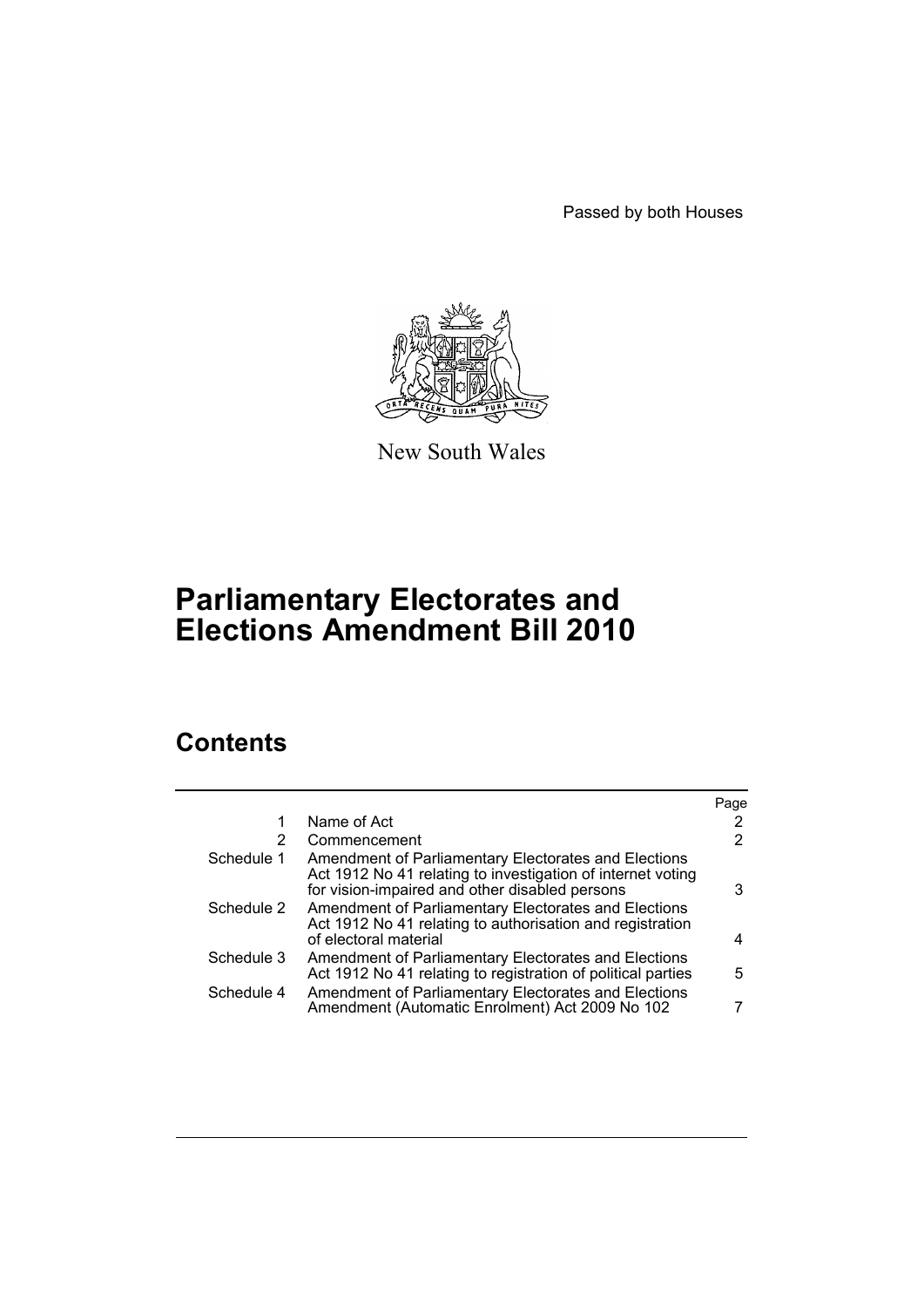*I certify that this public bill, which originated in the Legislative Assembly, has finally passed the Legislative Council and the Legislative Assembly of New South Wales.*

> *Clerk of the Legislative Assembly. Legislative Assembly, Sydney, , 2010*



New South Wales

# **Parliamentary Electorates and Elections Amendment Bill 2010**

Act No , 2010

An Act to amend the *Parliamentary Electorates and Elections Act 1912* to make provision for the investigation of internet voting for vision-impaired persons and other disabled persons; make further provision regarding the conduct of elections and the registration of political parties; and for other purposes.

*I have examined this bill and find it to correspond in all respects with the bill as finally passed by both Houses.*

*Assistant Speaker of the Legislative Assembly.*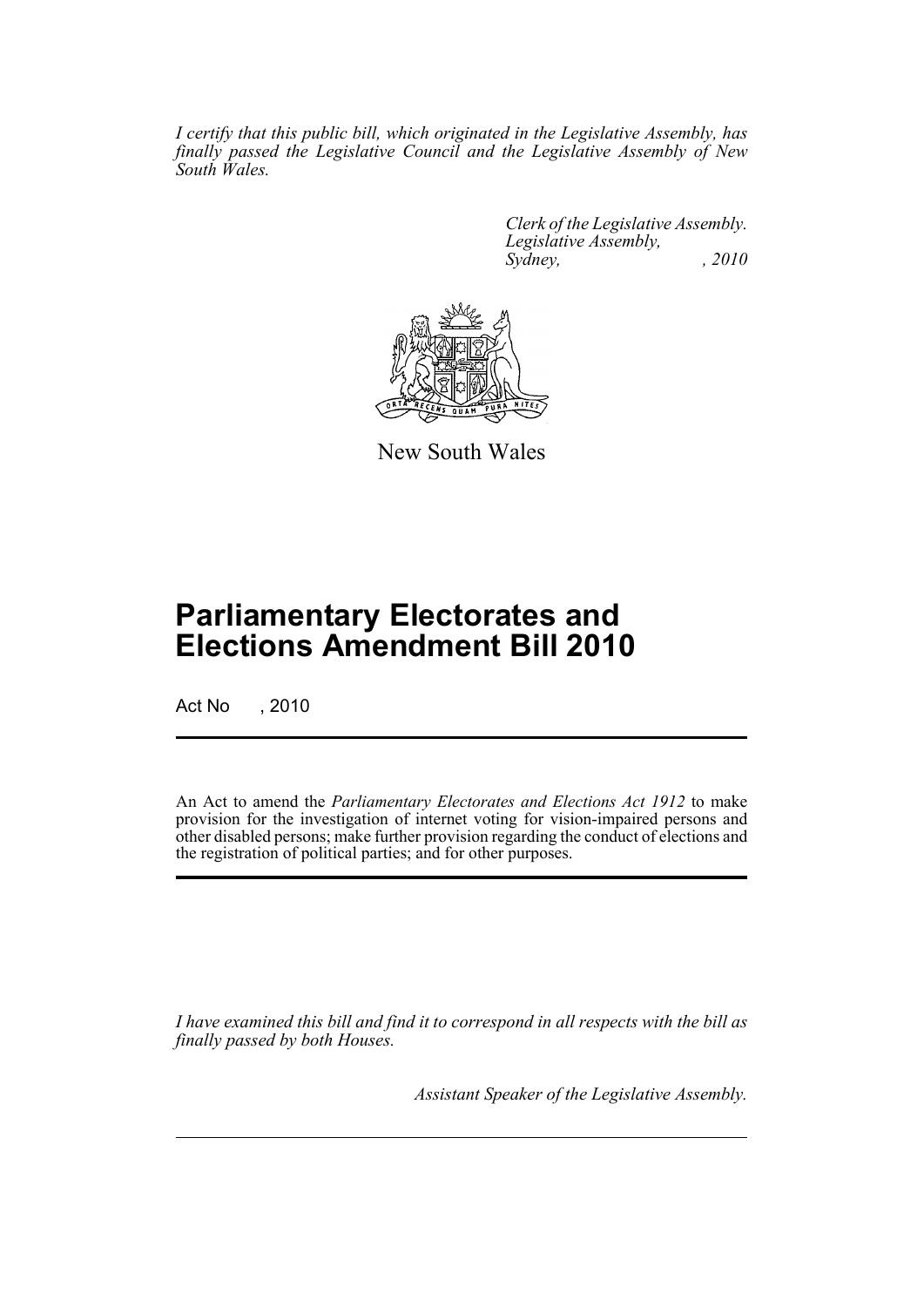## <span id="page-2-0"></span>**The Legislature of New South Wales enacts:**

## **1 Name of Act**

This Act is the *Parliamentary Electorates and Elections Amendment Act 2010*.

## <span id="page-2-1"></span>**2 Commencement**

This Act commences on the date of assent to this Act.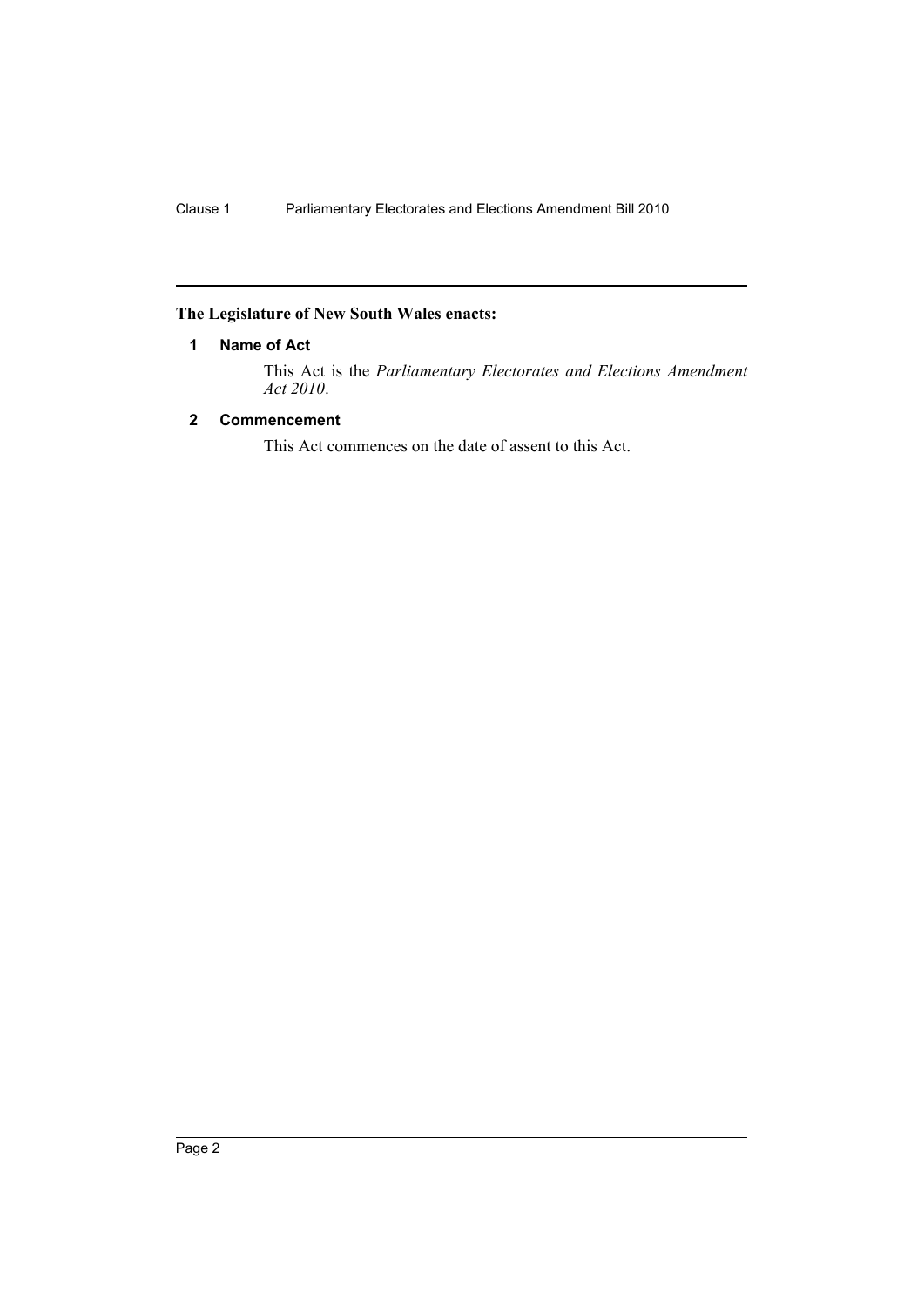Schedule 1

Amendment of Parliamentary Electorates and Elections Act 1912 No 41 relating to investigation of internet voting for vision-impaired and other disabled persons

# <span id="page-3-0"></span>**Schedule 1 Amendment of Parliamentary Electorates and Elections Act 1912 No 41 relating to investigation of internet voting for vision-impaired and other disabled persons**

### **Section 187**

Insert after section 186A:

#### **187 Investigation of internet voting for vision-impaired and other disabled persons**

- (1) The Electoral Commissioner is:
	- (a) to conduct an investigation into the feasibility of providing internet voting for vision-impaired and other disabled persons for elections under this Act, and
	- (b) if such internet voting is feasible, to propose a detailed model of such internet voting for adoption.
- (2) The investigation is to be undertaken as soon as possible after the commencement of this section.
- (3) A report on the investigation, and any proposed model of internet voting for vision-impaired and other disabled persons, is to be given to the Minister within 3 months after the commencement of this section.
- (4) The Minister is, as soon as practicable, to table, or cause to be tabled, a copy of the report in each House of Parliament.
- (5) The Electoral Commissioner is not required under this Act or any other law to provide any special or alternative form of voting for vision-impaired or other disabled persons, other than that already provided for under this Act. In particular, the Electoral Commissioner is not required under this Act or any other law to provide a form of voting to vision-impaired or other disabled persons that enables such persons to vote without the assistance of another person.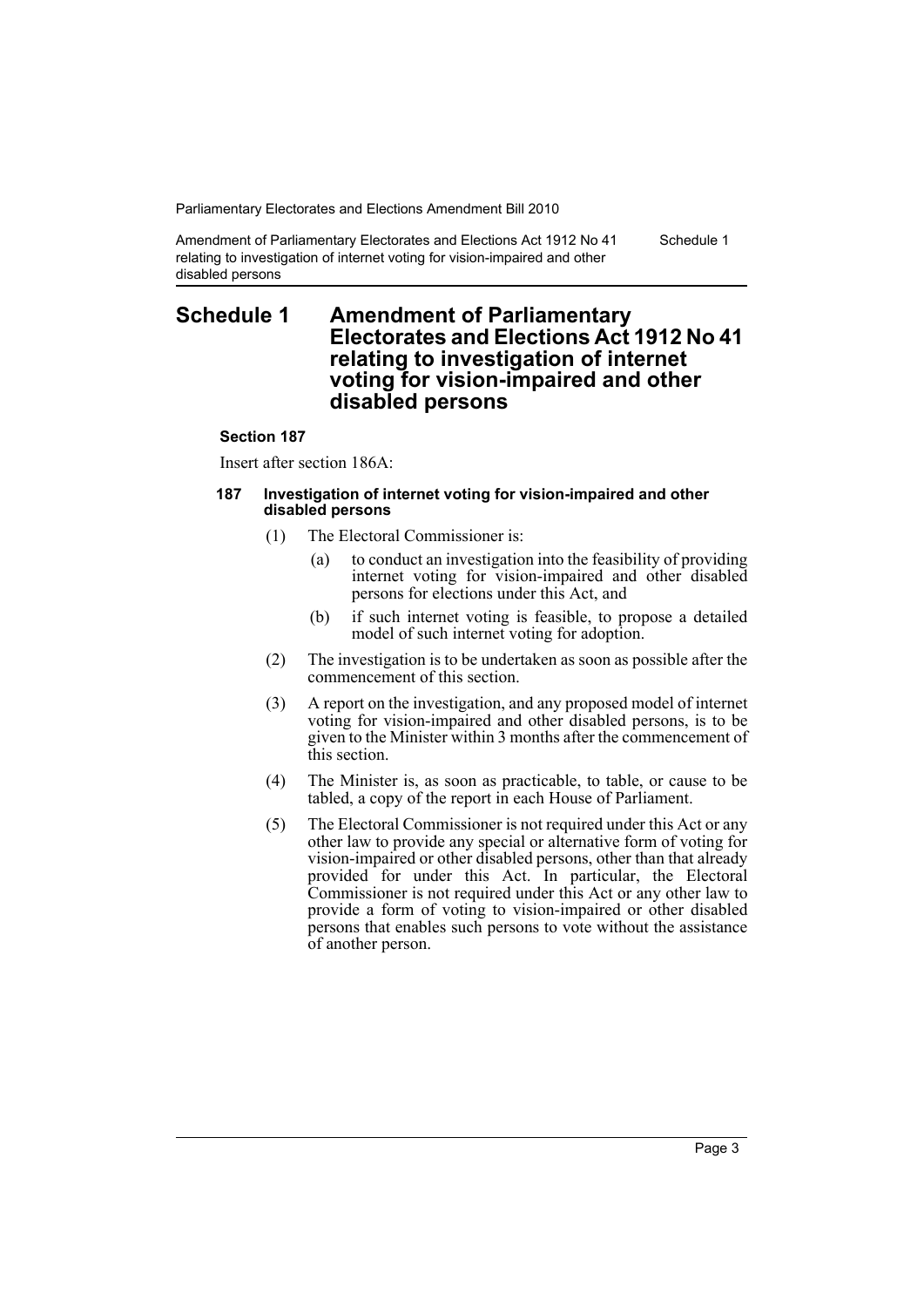Schedule 2 Amendment of Parliamentary Electorates and Elections Act 1912 No 41 relating to authorisation and registration of electoral material

# <span id="page-4-0"></span>**Schedule 2 Amendment of Parliamentary Electorates and Elections Act 1912 No 41 relating to authorisation and registration of electoral material**

## **[1] Section 151E Name and address of author and printer to be printed on advertisements etc**

Insert after section 151E (2):

- (3) Subsection (1) does not apply in relation to:
	- (a) a T-shirt, lapel button, lapel badge, pen, pencil or balloon, or
	- (b) a business or visiting card that promotes the candidacy of any person in an election, or
	- (c) a letter or other card:
		- (i) that bears the name and address of the sender, and
		- (ii) that does not contain a representation or purported representation of a ballot paper for use in an election, or
	- (d) any other article prescribed (or of a class prescribed) by the regulations.

## **[2] Section 151G Registration of electoral material**

Insert after section 151G (7A) (a):

(a1) that the material does not clearly identify the person, political party, organisation or group on whose behalf the material is to be distributed, or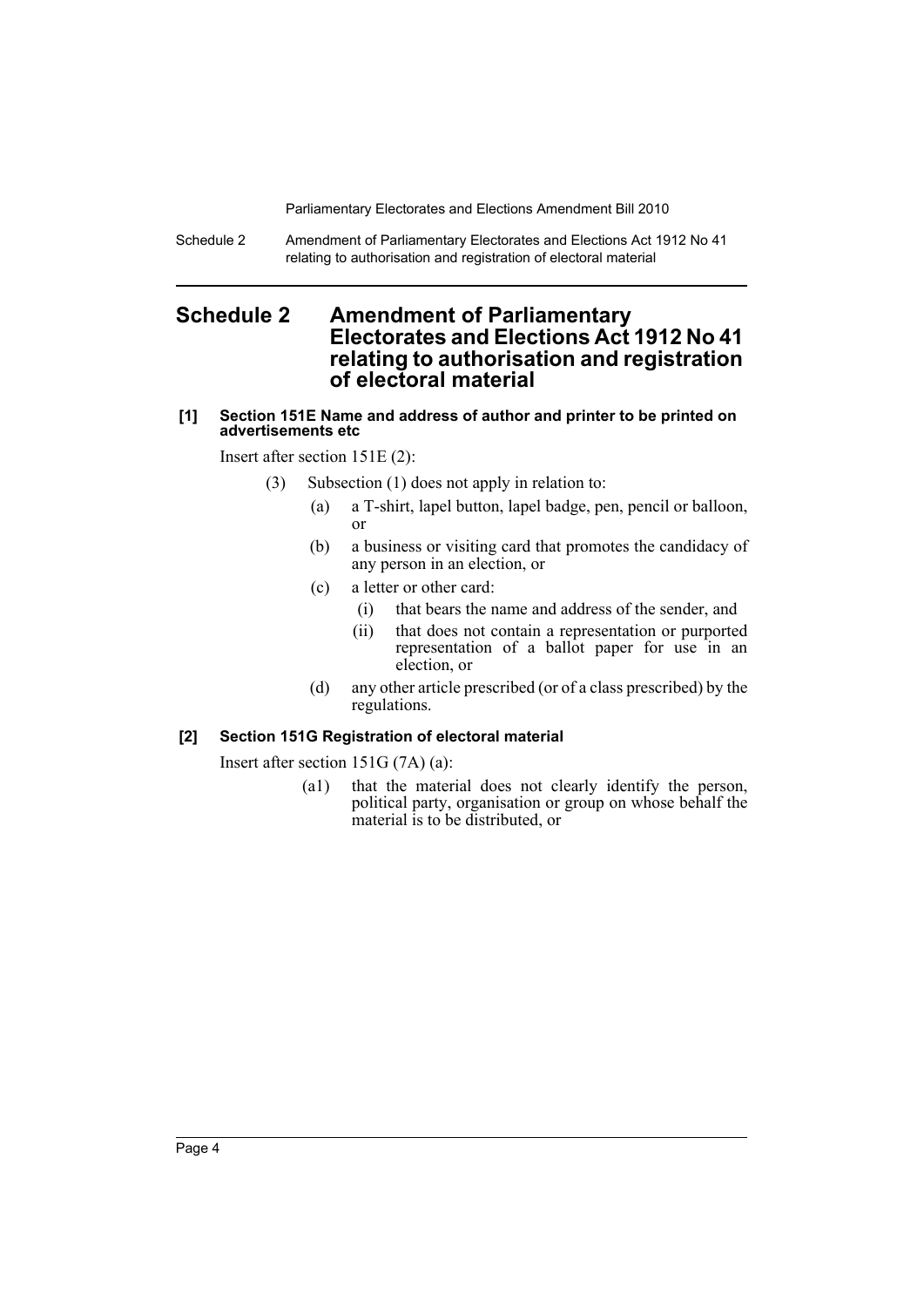Amendment of Parliamentary Electorates and Elections Act 1912 No 41 relating to registration of political parties Schedule 3

# <span id="page-5-0"></span>**Schedule 3 Amendment of Parliamentary Electorates and Elections Act 1912 No 41 relating to registration of political parties**

#### **[1] Section 66G Refusal to register**

Insert after section 66G (4):

- (5) Despite subsection (3), if a party is registered under the Commonwealth Act (the *Commonwealth registered party*), the Electoral Commissioner must not refuse to register under this Act:
	- (a) the Commonwealth registered party, or
	- (b) another party (if the Commonwealth registered party has given its consent in writing to the registration),

under the same name or same abbreviation (or both) as the Commonwealth registered party is registered under the Commonwealth Act by reason only of a ground set out in the following:

- (c) subsection  $(3)$  (b),
- (d) subsection (3) (c) or (d), unless the registered party or party currently represented in Parliament referred to in subsection  $(3)$   $(c)$  or  $(d)$  is not registered under the Commonwealth Act.

### **[2] Section 66H Amendment of Register**

Omit "the application is to be regarded as an application for registration setting out particulars as proposed to be amended" from section 66H (3).

Insert instead "a reference in those provisions to an application for registration is taken to be a reference to an application for an amendment of the Register of Parties".

#### **[3] Section 66H (3AA)**

Insert after section 66H (3):

 $(3AA)$  Section 66D  $(2)$  (g) and (g1) do not apply to an application for the amendment of the particulars in the Register of Parties.

### **[4] Section 66H (3C)–(3E)**

Insert after section 66H (3B):

(3C) Section 66FA does not apply to an application for the amendment of the particulars in the Register of Parties.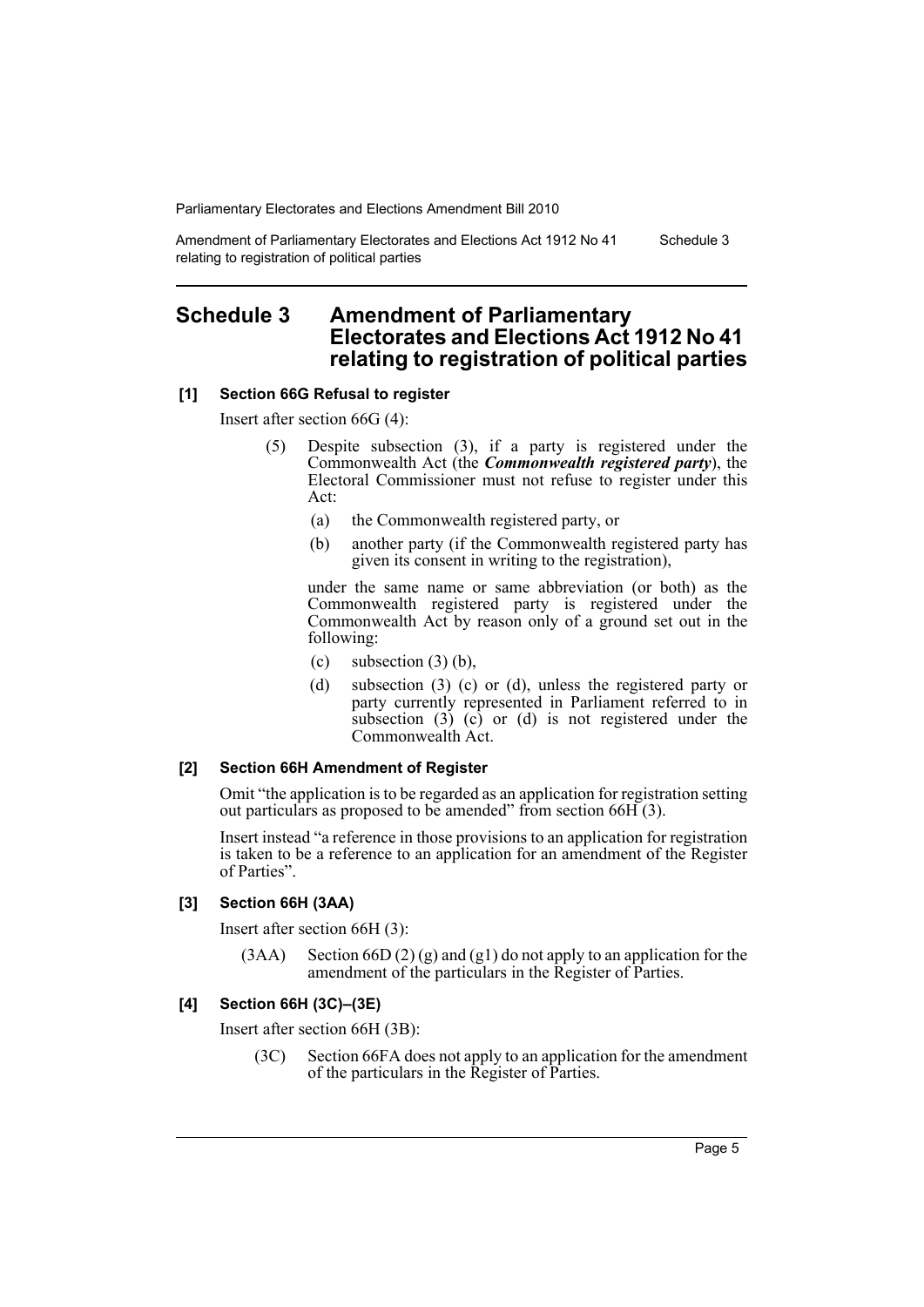- Schedule 3 Amendment of Parliamentary Electorates and Elections Act 1912 No 41 relating to registration of political parties
	- (3D) An amendment of the particulars in the Register of Parties under this Part must not be made in the period commencing on the day of the issue of the writ for an election and ending on and including the day fixed for the return of the writ.
	- (3E) No action is to be taken during that period in relation to an application for an amendment of the particulars in the Register of Parties.